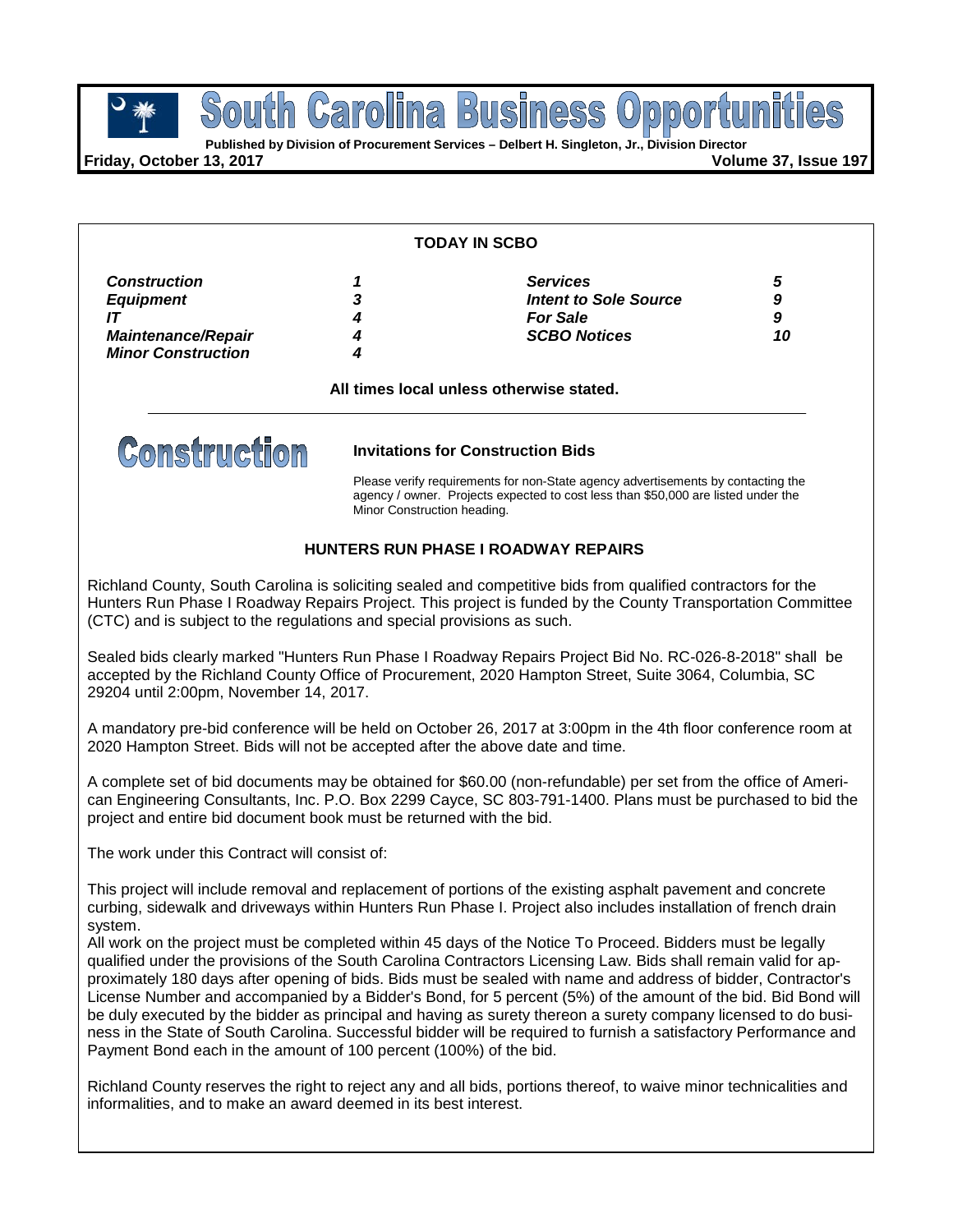**Friday, October 13, 2017 2 Volume 37, Issue 197**

**Description:** DETENTION CENTER KITCHEN RENOVATIONS **Solicitation Number:** 2018-RFPQ-05 **Submit Offer By:** 11/2/2017 at 4:00 PM **Purchasing Agency:** Lexington County, 212 South Lake Drive, Suite 503, Lexington, SC 29072 **Contact:** Angela Seymour Email: [aseymour@lex-co.com](mailto:aseymour@lex-co.com) Phone: 803-785-8166 **Download the solicitation:** <https://bids.sciquest.com/apps/Router/PublicEvent?CustomerOrg=LexingtonCounty>

# **THE CONSTRUCTION OF THE DOLLY COOPER PARK FOOTBALL FIELD AND OTHER UPGRADES,**

Anderson County is accepting sealed bids for The Construction Of The Dolly Cooper Park Football Field And Other Upgrades, reference #18-025.

These bids must be received no later than November 9, 2017 at 11:30am.

NOTE: There will be a Mandatory pre-bid meeting held on October 25, 2017 at 10:00am. The Park is Located at 170 Spearman Circle, Greenville, S.C. 29611. The park is located on the Anderson County side of the Saluda River just off Old Anderson Road.

Sealed bids are to be returned to the Anderson County Purchasing Department, Room 115 of the Anderson County Historic Courthouse, 101 S. Main Street, Anderson, SC 29624.

Interested parties are to visit the Anderson County Website at [www.andersoncountysc.org](http://www.andersoncountysc.org/) under the Purchasing Department and click on the bid number. It will initiate an email to Purchasing to request information electronically.

#### **METRO WWTP COMPLIANCE OFFICE BUILDING**

The City of Columbia is accepting bids from qualified contractors for the following: Metro WWTP Compliance Office Building (SS7381) BID#010-17-18-DS

Bid Deadline: November 7, 2017 at 10:00am

Information can be viewed using the City of Columbia's Bid Online System at [https://columbiasc.ionwave.net](https://columbiasc.ionwave.net/)

Pre-Bid Conference is scheduled on October 24, 2017 at 10:00am, at the Metro WWTP Training Room, 1200 Simmon Tree Lane, Columbia, SC 29201.

The deadline for questions is October 26, 2017 at 12:00pm and must be submitted electronically using the Bid Online System.

#### **SIDEWALK PACKAGE S-7** PDT-718-IFB-2017

Richland County, South Carolina is soliciting sealed bids through Richland PDT, the Program Manager, from licensed contractors for the Sidewalk Package S-7 as a part of the Richland County Sales Tax Transportation Improvement Program.

The project consists of site work and traffic control including, but not limited to, installation of a total of 681 SY. of 4 IN. uniform concrete, 351 SY. of 6 IN. uniform concrete and miscellaneous items for sidewalk along Bratton St., Grand St., and Marion St.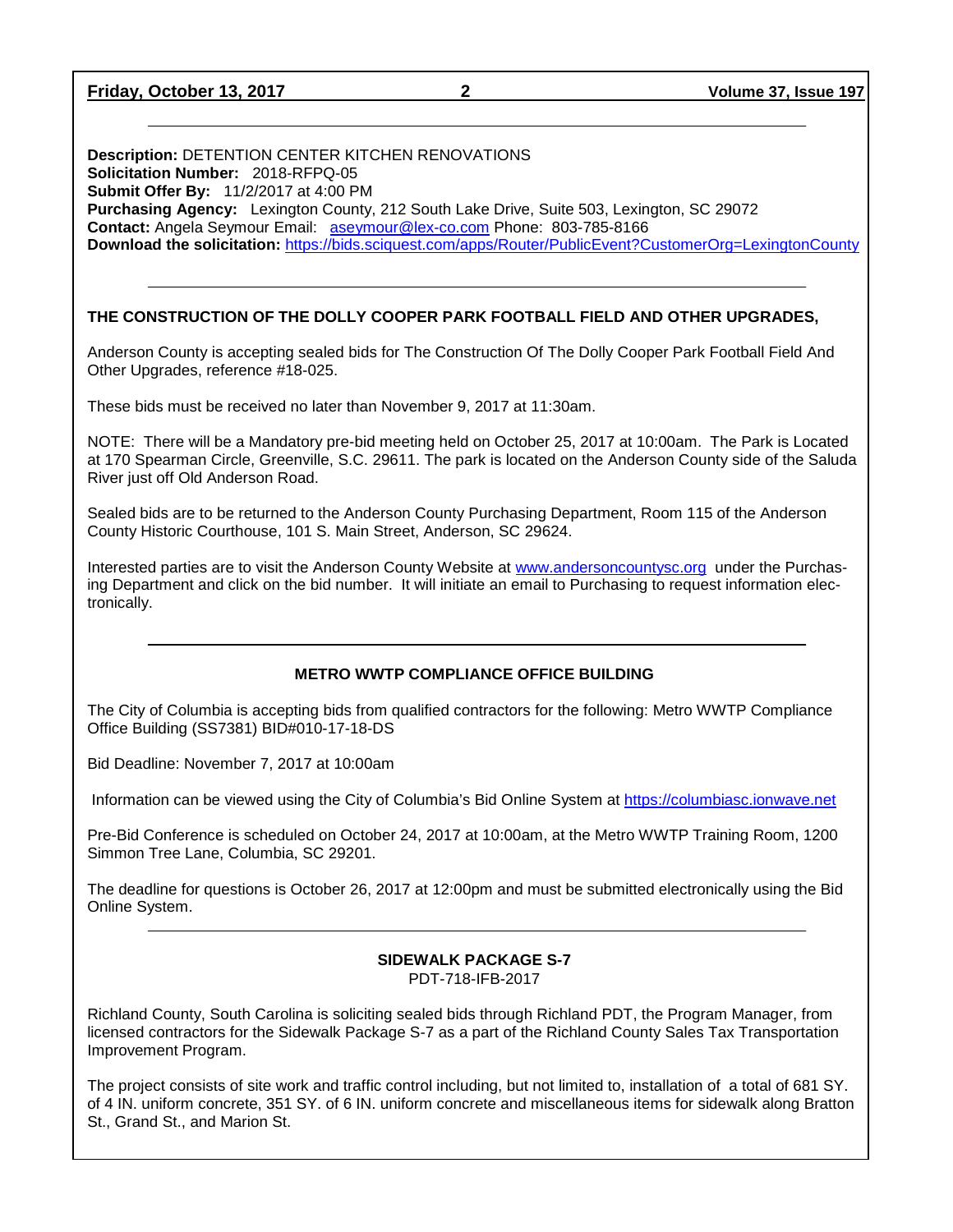**Friday, October 13, 2017 3 Volume 37, Issue 197**

A complete set of bid documents may be obtained at TPM (The Print Machine), 1241 Assembly Street, Columbia, SC 29201, 803-252-4770, [http://www.tpm-columbia.com](http://www.tpm-columbia.com/) , at the Bidder's expense. A complete set of bid documents may also be downloaded from the Richland Penny website:

<http://www.richlandpenny.com/doingbusiness/open-bids/> Details of the work may be examined at the Richland PDT office located at 201 Arbor Lake Drive, Columbia, SC 29223.

Notice to Bidders: There will be a mandatory pre-bid conference on October 25, 2017 at 10:00am at the Richland PDT Office located at 201 Arbor Lake Drive, Columbia, South Carolina 29223.

Bids will be due November 15, 2017 at 2:00pm at Richland County Office of Procurement, 2020 Hampton Street, Suite 3064 (Third Floor), Columbia, SC 29204-1002.

Point of contact for further information is Dale Collier, Richland PDT Procurement Manager, at 803-726-6160, [procurement@richlandpenny.com](mailto:procurement@richlandpenny.com) .

**Description:** CHARLESTON AREA REGIONAL TRANSPORTATION AUTHORITY (CARTA) - CONCRETE REPAIRS. Invitation for Bids from qualified companies will be received by the Charleston Area Regional Transportation Authority (CARTA) for Concrete Repairs at their facility located at 3664 Leeds Ave, North Charleston, SC 29405. **Solicitation Number:** CARTA2017-07 **Delivery Point:** Charleston, SC 29405 **Pre-Bid Conf./Site: Mandatory Date/Time/Place:** October 18, 2017 at 10:00am - 3664 Leeds Ave. North Charleston, SC 29405 **Submit Offer By:** October 27, 2017 by 3:00pm **Purchasing Agency:** Charleston Area Regional Transportation Authority **Buyer:** Jason McGarry, [jasonm@bcdcog.com](mailto:jasonm@bcdcog.com) **Download Solicitation From:** [www.bcdcog.com](http://www.bcdcog.com/) or [www.ridecarta.com](http://www.ridecarta.com/)



**Description:** 1 – 2017 NEW COMPACT TRACK LOADER (HI FLOW) WITH 72" BLUE DIAMOND HINGED FRONT EXTREME DUTY BRUSH CUTTER (HI FLOW).

**Solicitation Number:** 532017-CTL72-2 **Delivery Point:** Greenville, SC 29680 **Submit Offer By:** 11/1/2017 10:00am **Purchasing Agency:** Parker Sewer & Fire Sub district, 117 Smythe St., Greenville, SC 29680 **Direct Inquiries To Buyer:** Richard Rutherford, 864-467-4030, [rrutherford@parkerwwcs.com](mailto:rrutherford@parkerwwcs.com) **Download Solicitation From:** <http://www.parkerwwcs.com/bids.php>

**Description:** BACKSTOP NETTING FOR BASEBALL & SOFTBALL FIELDS **Solicitation Number:** USCA-0180-HD **Delivery Point:** University of South Carolina Aiken **Submit Offer By:** November 3, 2017 3:00pm **Purchasing Agency:** University of South Carolina Aiken, 471 University Parkway, Aiken, SC 29801 **Buyer:** Heidi DiFranco, [heidid@usca.edu](mailto:heidid@usca.edu) **Download Solicitation From:** <http://www.usca.edu/campus-support/purchasing/solicitations-and-awards/>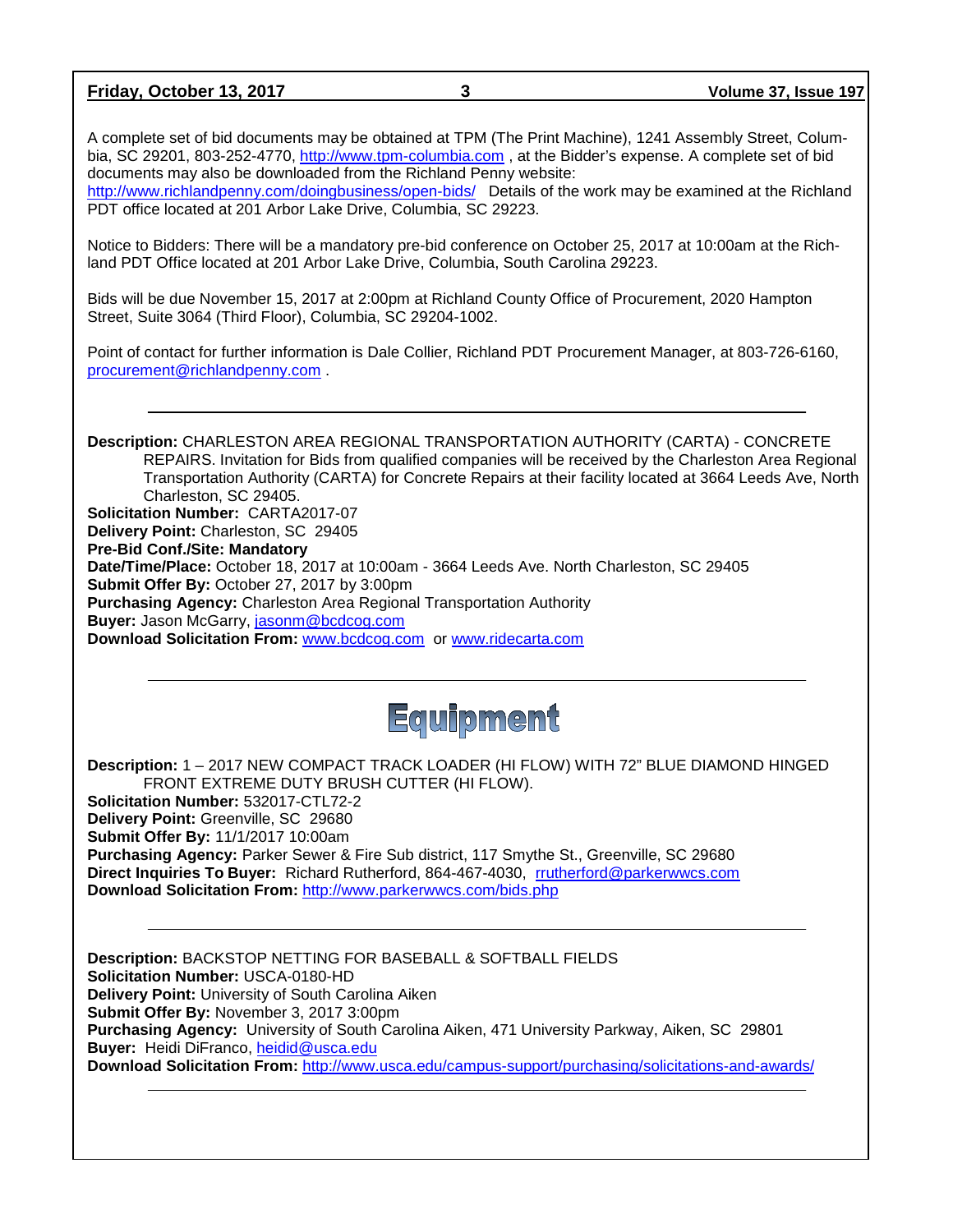### **Friday, October 13, 2017 4 Volume 37, Issue 197**

**Description:** CHARLESTON AREA REGIONAL TRANSPORTATION AUTHORITY (CARTA) - BUS SHELTERS & AMENITIES. Charleston Area Regional Transportation Authority (CARTA) will accept proposals from qualified vendors to purchase bus shelters and associated amenities. **Solicitation Number:** CARTA2017-06 **Delivery Point:** Charleston, SC **Submit Offer By:** October 27, 2017 by 3:00pm **Purchasing Agency:** CARTA 1362 McMillan Ave, Suite 100 North Charleston, SC 29405 **Buyer:** Jason McGarry, [jasonm@bcdcog.com](mailto:jasonm@bcdcog.com)

**Download Solicitation From:** [www.bcdcog.com](http://www.bcdcog.com/) or [www.ridecarta.com](http://www.ridecarta.com/)

# **Information Technology**

**Description:** FAIRFIELD COUNTY IS SEEKING QUALIFIED VENDORS TO SUBMIT PROPOSALS TO PROVIDE A TIME AND ATTENDANCE SOLUTION.

**Solicitation Number:** RFP 1017 Time Attendance

**Delivery Point:** Winnsboro, SC

**Submit Offer By:** November 9, 2017 at 2:00pm

**Purchasing Agency:** Fairfield County Council P.O. Drawer 60, 350 Columbia Road, Winnsboro, SC 29180 **Direct Inquiries To Buyer:** Sheila Pickett CPPB, 803-815-4004, [sheila.pickett@fairfield.sc.gov](mailto:sheila.pickett@fairfield.sc.gov) **Download Solicitation From:** [www.fairfieldsc.com](http://www.fairfieldsc.com/)

# **Maintenance and Repair**

**Description:** FLOOR LEVELING APPLICATION **Solicitation Number:** 5400014322 **Site Visit:** 10/20/2017 10:30am **Location:** SCDOT I-85 NB Rest Area 103 HWY I-85 North, Gaffney SC, 29340 **Submit Offer By:** 10/27/2017 2:30pm **Purchasing Agency:** SCDOT Procurement Office 955 Park Street Room 101 Columbia, SC 29201-3959 **Buyer:** DEBORAH TYLER **Email:** [tylerdl@scdot.org](mailto:tylerdl@scdot.org) **Download Solicitation From:**  <http://webprod.cio.sc.gov/SCSolicitationWeb/solicitationAttachment.do?solicitnumber=5400014322>

# **Minor Construction <\$50,000**

PROJECT NAME: ASHLEY RIDGE HIGH SCHOOL PARTIAL ROOF REPLACEMENT PROJECT NUMBER: 1718-008 PROJECT LOCATION: Summerville, SC

BID SECURITY REQUIRED? Yes PERFORMANCE BOND REQUIRED? Yes PAYMENT BOND REQUIRED? Yes CONSTRUCTION COST RANGE: 30,000 - 35,000

DESCRIPTION OF PROJECT: Roof Area (Approximately 1,162 square feet): Remove and dispose of existing modified bitumen roof system, flashings and sheet metal down to structurally sloped steel deck; install new polyisocyanurate insulation, new cover board, new modified bitumen roof system, flashings, sheet metal, new metal wall panels and accessories to provide a complete, watertight, 20-year warrantable roof assembly.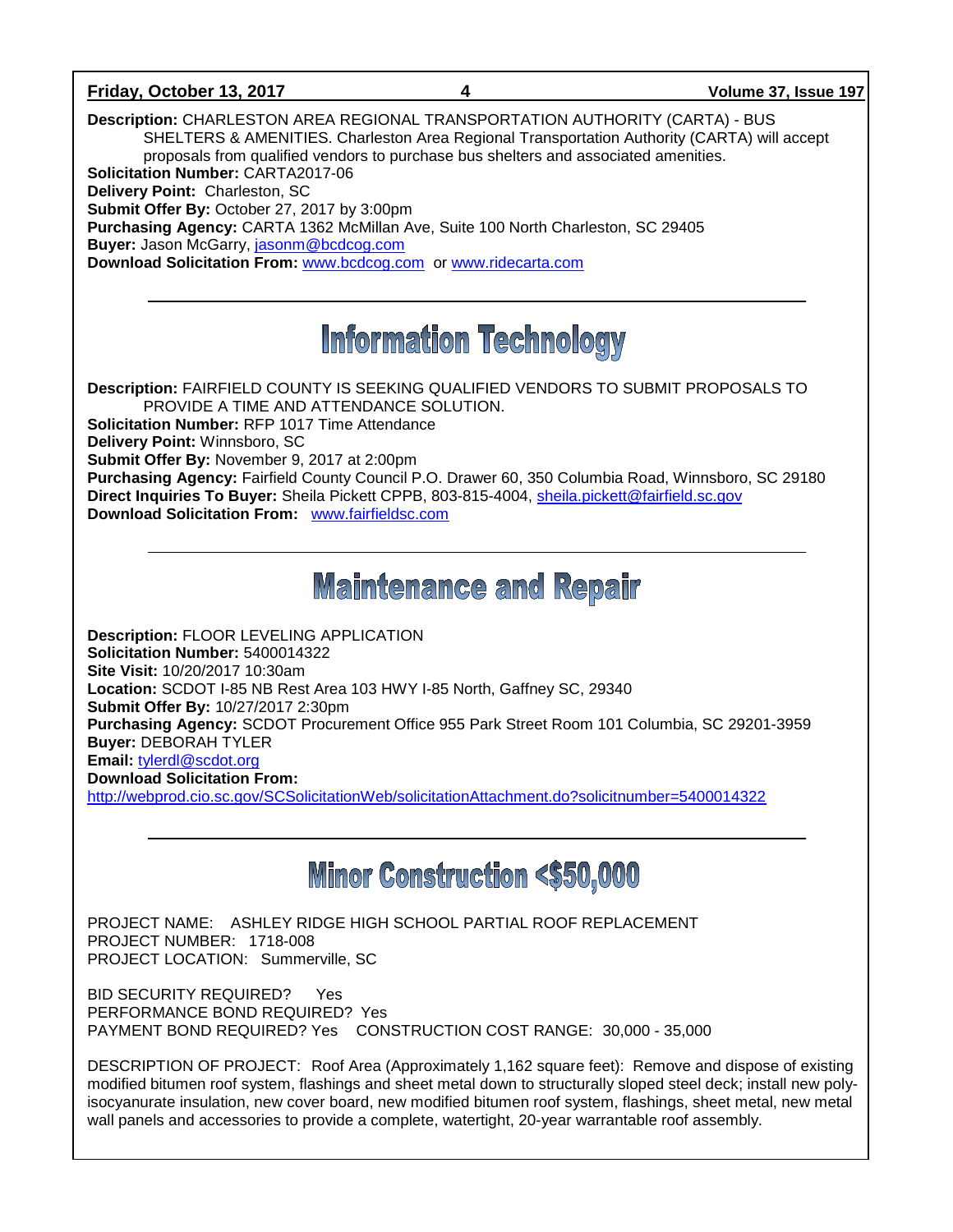**Friday, October 13, 2017 5 Volume 37, Issue 197** BIDDING DOCUMENTS/PLANS MAY BE OBTAINED FROM: REI Engineers ARCHITECT-ENGINEER NAME: REI Engineers A-E CONTACT: Michael Ross A-E ADDRESS: 2090 Executive Hall, Suite 115 Charleston, SC 29407 EMAIL: [mross@reiengineers.com](mailto:mross@reiengineers.com) TELEPHONE: 843-225-6272 x333 FAX: 843-225-6273 AGENCY/OWNER: Dorchester School District Two AGENCY PROJECT COORDINATOR: Bob Folkman, Capital Improvements Facilitator ADDRESS: 164 McQueen Boulevard, Summerville, SC 29483 EMAIL: [rfolkman@dorchester2.k12.sc.us](mailto:rfolkman@dorchester2.k12.sc.us) TELEPHONE: 843-873-2901 FAX: 843-821-3900 PRE-BID CONFERENCE: Yes MANDATORY ATTENDANCE: Yes PRE-BID DATE: 10/24/2017 TIME: 1:00pm PLACE: Ashley Ridge High School, 9800 Delemar Highway, Summerville, SC 29485 BID OPENING DATE: 11/7/2017 TIME: 3:00pm PLACE: Facilities Office, 164 McQueen Boulevard, Summerville, SC 29483 HAND-DELIVERY / MAIL SERVICE BIDS TO: Bob Folkman, 164 McQueen Boulevard, Summerville, SC 29483 Services **Description:** JANITORIAL SERVICES FOR CATAWBA MHC **Solicitation Number:** 5400014361 **Pre-Bid Conf./Site:** 10/23/2017 10:00am **Location:** SCDMH 448 Lakeshore Parkway Suite 205, Rock Hill, SC 29730 **Submit Offer By:** 11/07/2017 3:30pm **Purchasing Agency:** SC Dept. of Mental Health 2414 Bull Street, Room 201 Columbia, SC 29201 **Buyer:** JEAN BEANE **Email:** [jean.beane@scdmh.org](mailto:jean.beane@scdmh.org) **Download Solicitation From:**  <http://webprod.cio.sc.gov/SCSolicitationWeb/solicitationAttachment.do?solicitnumber=5400014361> **Description:** REPLACE HVAC UNIT IN NEWBERRY OFFICE **Solicitation Number:** 5400014368 **Submit Offer By:** 10/24/2017 10:00am **Purchasing Agency:** SC Forestry Commission 5500 Broad River Road Columbia, SC 29212 **Buyer:** VICTORIA O'CAIN **Email:** [vocain@scfc.gov](mailto:vocain@scfc.gov) **Download Solicitation From:**  <http://webprod.cio.sc.gov/SCSolicitationWeb/solicitationAttachment.do?solicitnumber=5400014368> **Description:** JANIOTRIAL SERVICES COLUMBIA MHC **Solicitation Number:** 5400014209 **Site Visit:** 10/26/2017 10:00am **Location:** SCDMH Columbia Area MHC, 2715 Colonial Dr. Bldg. 100 B, Columbia, SC 29203 **Submit Offer By:** 11/07/2017 3:15pm **Purchasing Agency:** SC Dept. of Mental Health 2414 Bull Street, Room 201 Columbia, SC 29201 **Buyer:** JEAN BEANE **Email:** [jean.beane@scdmh.org](mailto:jean.beane@scdmh.org)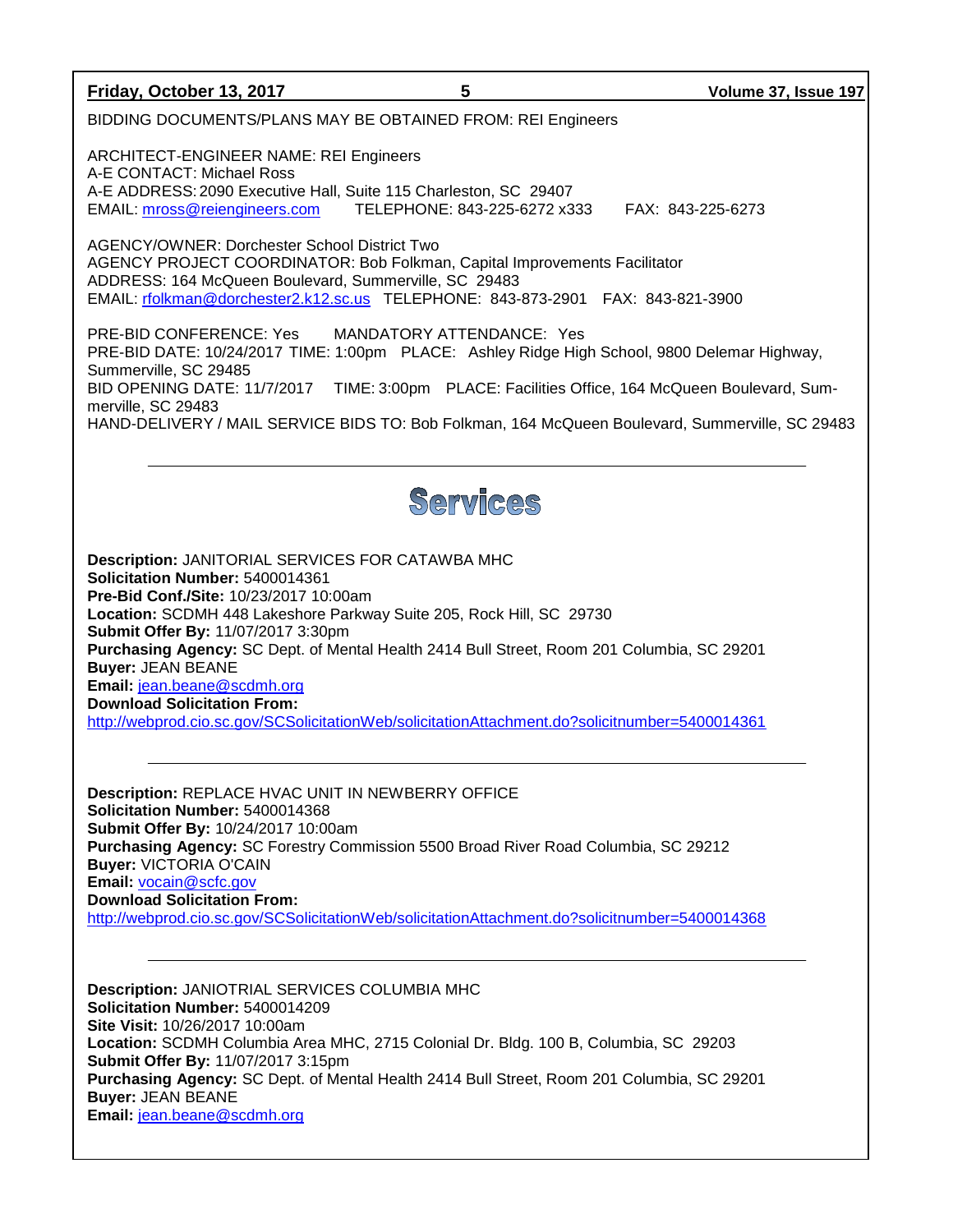**Friday, October 13, 2017 6 Volume 37, Issue 197**

**Download Solicitation From:** 

<http://webprod.cio.sc.gov/SCSolicitationWeb/solicitationAttachment.do?solicitnumber=5400014209>

**Description:** SOUND SERVICES FOR OLIVER C. DAWSON STADIUM **Solicitation Number:** 4110-70299-10/23/17 **Delivery Point:** Orangeburg, South Carolina **Submit Offer By:** October 23, 2017 2:00pm **Purchasing Agency:** South Carolina State University, 300 College St, NE, Orangeburg, SC 29117 **Buyer:** Joyce C. Strothers, 803-536-8523 / [jstroth3@scsu.edu](mailto:jstroth3@scsu.edu) **Download Solicitation From:** <http://www.scsu.edu/facultystaff/procurement/solicitations.aspx>

# **ENVIRONMENTAL ASSESSMENT SERVICES** BID NO. 2017-113 REVISED

The City of Florence is accepting bids from qualified bidders to provide environmental assessment services at 402 Howard Street, and 116 W. Vista Street, Florence, SC.

Bid Opening Date/Time: October 24, 2017 at 3:00pm. Location for the Receipt of Bids: City of Florence City Center, Purchasing/Contracting Office, 324 West Evans Street 3<sup>rd</sup> Floor, Florence, SC 299501

The invitation to bid document can be found on our website [www.cityofflorence.com](http://www.cityofflorence.com/) at the purchasing and bids link or by contacting: Lynwood F. Givens by e-mail: [lgiv](mailto:lgivens@cityofflorence.com)[ens@cityofflorence.com](mailto:lgivens@cityofflorence.com) or by fax at 843-665-3111.

Mailing Address: City of Florence, Office of Purchasing and Contracting, 324 West Evans Street, Florence, SC 29501

The City of Florence welcomes and encourages submissions from minority and woman owned businesses. Please indicate that you are a minority or woman owned business with your request for bid documents.

This solicitation does not commit the City of Florence to award a contract, to pay any costs incurred in the preparation of a bid, or to procure or contract for services. The City of Florence reserves the right to reject any and all responses, to cancel this solicitation, and to make an award deemed in its own best interest.

### **MUNICIPAL PUBLIC DEFENDER**

The Town of Ridgeland is requesting proposals for a Municipal Public Defender Timetable Proposals Due: November 10, 2017 at 3:00pm Questions regarding proposal due: October 25, 2017 at 12:00 Noon Public Opening of Sealed Proposals: November 10, 2017 at 3:30 pm

DESCRIPTION OF PROJECT: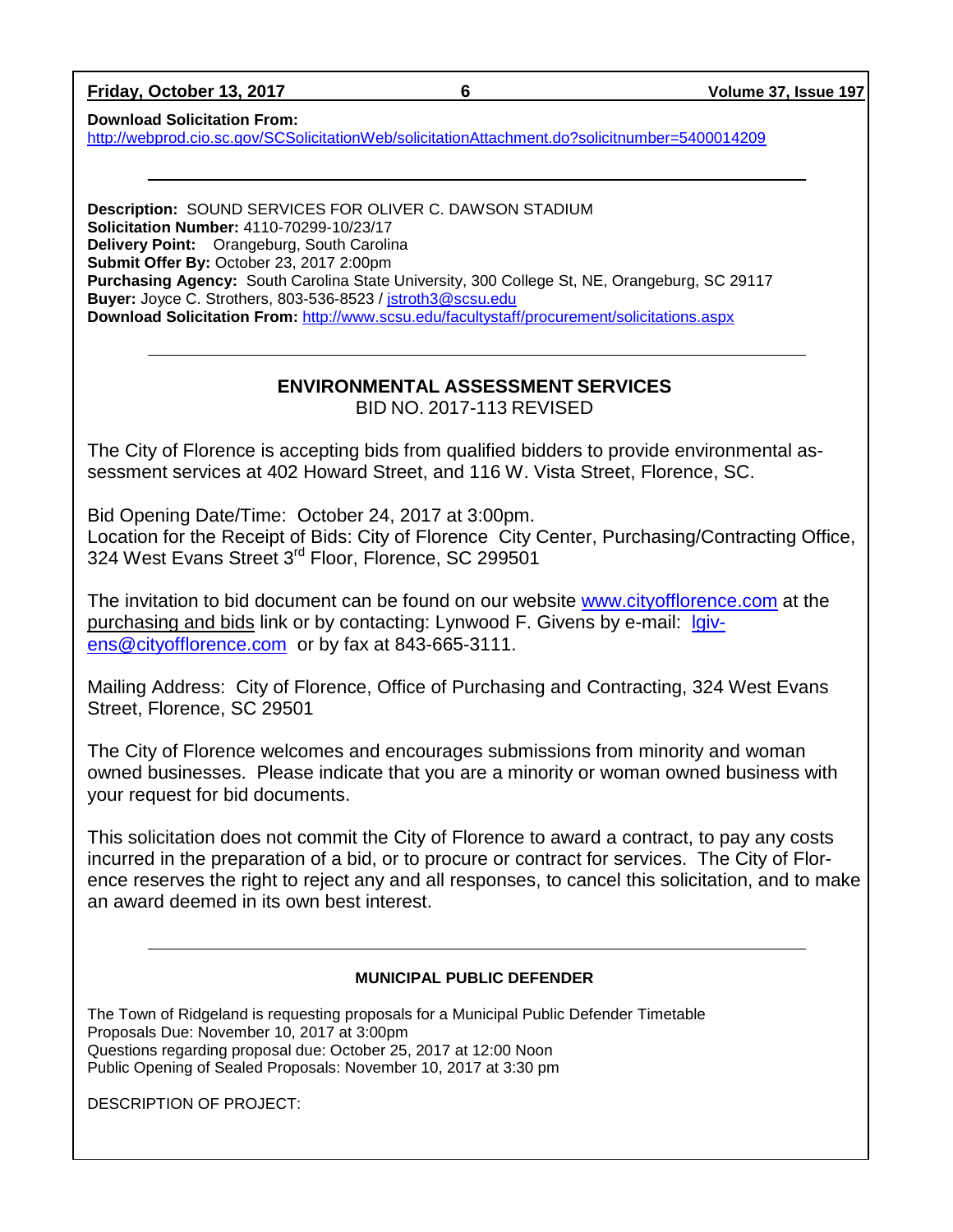### **Friday, October 13, 2017 7 Volume 37, Issue 197**

The Town of Ridgeland ("TOWN") was incorporated in 1902. The TOWN is located in Jasper County, SC. The TOWN has approximately 2,100 residents. The TOWN's fiscal year begins July 1st and ends on June 30th. The TOWN is requesting proposals ("RFP") to establish a contract for services with a qualified attorney to provide legal services to indigent defendants in the Town of Ridgeland municipal court. The Municipal Public Defender will provide legal representation for all indigent criminal defendants charged under ordinance of the Town or the South Carolina Code of Laws who qualify for appointed counsel. Qualifications are requested from firms and individuals who can provide Municipal Public Defender services as soon as possible.

#### SCOPE OF WORK

The Municipal Public Defender provides discovery, manages cases and issues subpoenas as needed. The Municipal Public Defender shall also advise a client of their right to appeal and inform them of the process. The Municipal Public Defender shall not be required to represent indigents in appeals at this time. If the Municipal Public Defender is required to represent indigents in appeals, a separate contract for services will be negotiated. All inquiries should be directed to: Town of Ridgeland Attn. Mr. Dennis E. Averkin, Town Administrator, P.O. Box 1119 / One Town Square, Ridgeland, SC 29936 843-726-7504, [daverkinridgelandsc@gmail.com](mailto:daverkinridgelandsc@gmail.com)

Questions received after 12 noon on October 25, 2017 will not be considered.

To Download Full RFP, Please Go To: <http://www.ridgelandsc.gov/index.htm>

# **PROGRAM MANAGEMENT SERVICES FOR STORMWATER BOND**

The City of Columbia is accepting submittals from qualified vendors for the following: "Program Management Services for Stormwater Bond" RFQ005-17-18-SL

Submittal Deadline: November 2, 2017 at 11:00am

Information can be viewed using the City of Columbia's e-Procurement System at [https://columbiasc.ionwave.net/:](https://columbiasc.ionwave.net/)

Non-Mandatory Pre-Proposal Meeting date: October 19, 2017 at 11:00am 1800 Main Street, 2nd Floor, Columbia, South Carolina 29201

The deadline for questions and/or additional information is October 24, 2017 at 5:00pm and must be submitted using eBidcolumbiasc.

#### **Description:** PROJECT ENGINEER & CONSTRUCTION MANAGEMENT FOR BRICK CHIMNEY ROAD CORRIDOR

The Georgetown County Public Services Department is soliciting qualifications from interested firms to provide Project Engineer & Construction Management for the Brick Chimney Road Corridor Project. The project shall consist of two phases. Phase 1 will connect Johnson Rd. to SC Hwy 51 (Browns Ferry Rd.). Phase 2 will connect SC Hwy 51 to Hwy 701. The scope of work under this contract shall consist of design, permitting and engineering services during construction. The work shall consist of all engineering services and construction management throughout construction and closeout of both phases. This project shall be locally funded. Qualified offerors are invited to submit a proposal in accordance with the requirements of this solicitation. Bid forms, specifications, and requirements are contained in the on-line bid document at [www.georgetowncountysc.org](http://www.georgetowncountysc.org/) , select "Bid Opportunities" from the Quick Links box on the home page.

**Solicitation Number:** RFQ 17-076 **Delivery Point:** Georgetown, SC 29440 **Submit Offer By:** 11/1/2017 2:30pm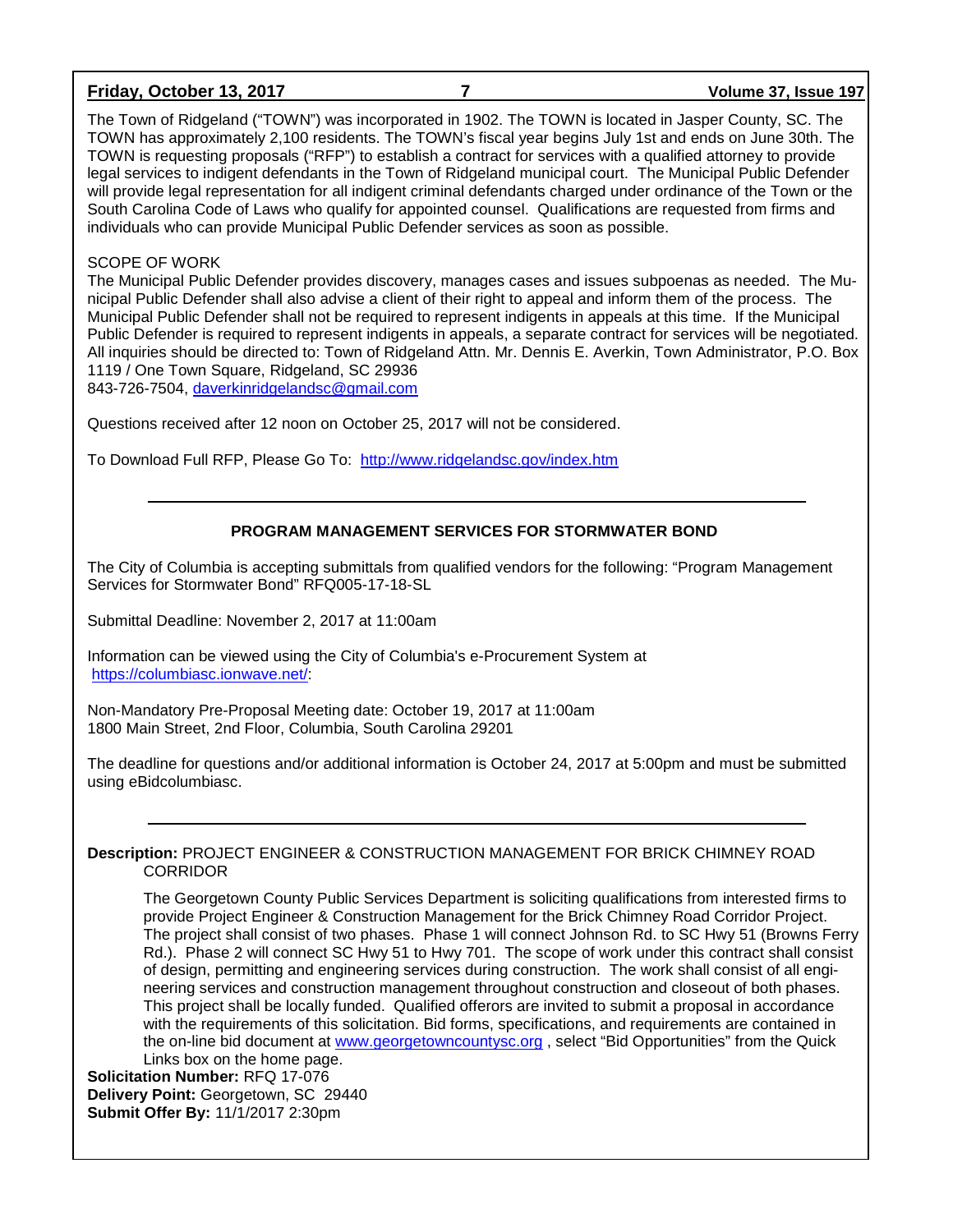**Friday, October 13, 2017 8 Volume 37, Issue 197**

**Location:** Georgetown County Historic Courthouse, Suite 239, (Purchasing Conference Room), 129 Screven Street, Georgetown, SC 29440.

**Buyer:** Nancy Silver, 843-545-3076

**Direct Inquiries To:** Written questions only, please, must be faxed or e-mailed and will be responded to in written addendum form. Send to Nancy Silver, Senior Buyer, by Fax (843) 545-3500, or by e-mail to [purch@gtcounty.org](mailto:purch@gtcounty.org) .

**Description:** SPRINKLER SYSTEM INSPECTION AND TEST **Solicitation Number:** 2720-70299-10/20/17 **Delivery Point:** Orangeburg, South Carolina **Pre-Bid Conf./Site:** Non-mandatory **Date/Time/Place:** October 20, 2017 10:00am Procurement Dept. Conf. Room, Crawford Zimmerman Bldg. **Submit Offer By:** October 27, 2017 2:00pm **Purchasing Agency:** South Carolina State University, 300 College St, NE, Orangeburg, SC 29117 **Buyer:** Joyce C. Strothers, 803-536-8523 / [jstroth3@scsu.edu](mailto:jstroth3@scsu.edu) **Download Solicitation From:** <http://www.scsu.edu/facultystaff/procurement/solicitations.aspx>

**Description:** LIFE SAFETY CONTRACT **Solicitation Number:** 94261913 **Delivery Point:** Clemson, SC **Submit Offer By:** November 07, 2017 at 1:45pm **Purchasing Agency:** Clemson University, Procurement and Business Services, Administrative Services Bldg.,108 Perimeter Rd., Clemson, SC 29634 **Buyer:** Beth Perry, 864-656-3249, [kbperry@clemson.edu](mailto:kbperry@clemson.edu) **Download Solicitation From:** Online solicitations only. Solicitations can be viewed at <https://clemson.ionwave.net/CurrentSourcingEvents.aspx>

**Description:** WASTE REMOVAL/RECYCLING-CHARLESTON COUNTY MAINTENANCE REBID **Solicitation Number:** 5400014372 **Submit Offer By:** 10/31/2017 2:30pm **Purchasing Agency:** SCDOT Procurement Office 955 Park Street Room 101 Columbia, SC 29201-3959 **Buyer:** SCOTT DOBEREINER **Email:** [dobereinersa@scdot.org](mailto:dobereinersa@scdot.org) **Download Solicitation From:**  <http://webprod.cio.sc.gov/SCSolicitationWeb/solicitationAttachment.do?solicitnumber=5400014372>

**Description:** INSPECTION, MAINTENANCE, AND REPAIR OF FIRE EXTINGUISHERS, KITCHEN HOOD FIRE SUPPRESSION SYSTEMS, SPRINKLER FIRE SUPPRESSION SYSTEMS, AND KITCHEN HOOD CLEANING DISTRICT WIDE **Solicitation Number:** 2018-004 **Delivery Point:** Irmo, SC 29063 **Submit Offer By:** October 31, 2017 11:00am **Purchasing Agency:** School District Five of Lexington and Richland Counties 1020 Dutch Fork RoadIrmo, SC 29063 **Direct Inquiries To Buyer:** Lynda Robinson, 803-476-8140 / [D5bids@lexrich5.org](mailto:D5bids@lexrich5.org) **Download Solicitation From:** [www.lexrich5.org/Page/16458](http://www.lexrich5.org/Page/16458)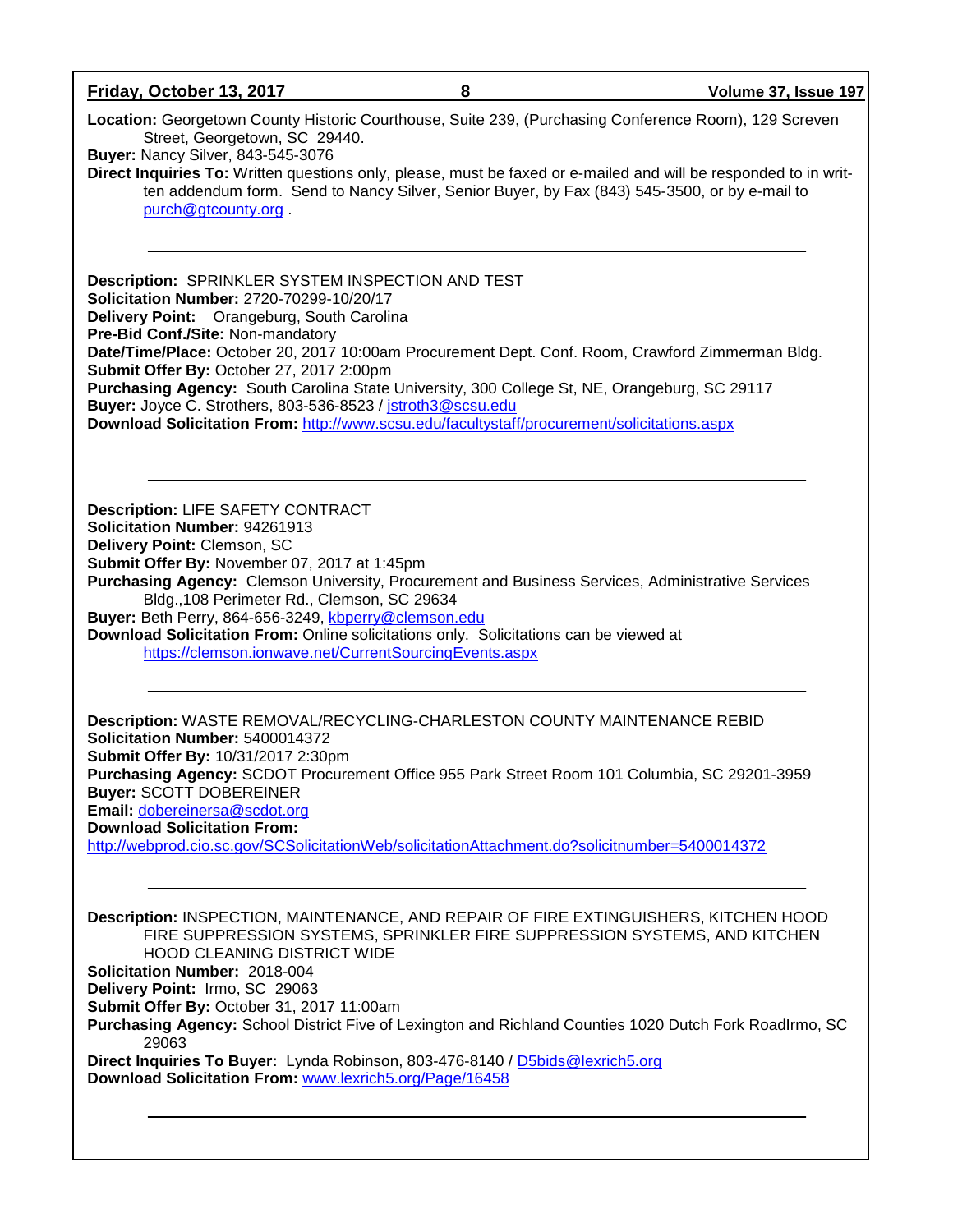| Friday, October 13, 2017 |  |  |
|--------------------------|--|--|
|--------------------------|--|--|

**Description:** K-12 ENROLLMENT FORECASTING, FACILITIES ASSESSMENT AND OPTIMIZATION PLANNING SERVICES **Solicitation Number:** 523-(17-18) **Delivery Point:** Monks Corner, SC 29461 **Submit Offer By:** November 3, 2017 at 11:00am **Purchasing Agency:** Berkeley County School District, PO Box 128, Moncks Corner, SC 29461 **Buyer:** Marcie Abrahamson, CPPB, CPCP, 843-899-8672, [marcie@bcsdschools.net](mailto:marcie@bcsdschools.net) **Download Solicitation From:** <https://bcsdextranet.bcsdschools.net/SolicitationPostings/>

# Intent To Sole Source

# **HEALTH & SEXUALITY EDUCATION FOR ADOLESCENTS**

It is the intent of the South Carolina Department of Social Services (DSS) to issue a sole source procurement to South Carolina Campaign to Prevent Teen Pregnancy, Inc., as the only vendor identified by the State of South Carolina authorized to provide abstinence first, age appropriate comprehensive approach to health and sexuality education with a goal of preventive adolescent pregnancy throughout South Carolina as described in the State Proviso 38.22 FY 2017-2018. SC Campaign to Prevent Teen Pregnancy currently serves as the sole provider for this service to the State of South Carolina it provides training and education statewide. This Notice of Intent to Sole Source is to determine the availability of vendors able to provide the requested services.

Please send responses via email to SC Department of Social Services, Attn.: Elian Roman, Procurement Manager, at [elian.roman@dss.sc.gov](mailto:elian.roman@dss.sc.gov) for this Intent to Sole Source.

The contact deadline is Friday, October 20, 2017 by 10:00 am, ET.



The State of South Carolina is accepting sealed bids for the sale of the following surplus properties through November 16, 2017.

1580 Turnbull Avenue, North Charleston, SC, 1.5± acres w/ 15,788 sf office building 2340 Avenue F, North Charleston, SC, 2.0± acres w/ 21,721 sf office/warehouse building

Contact the Department of Administration at 803-737-4636 or download Invitation to Bid at [www.admin.sc.gov/bids.](http://www.admin.sc.gov/bids)

**Description:** SALE OF (53) 18 INCH GARNET/RED CHAIRS, (1) 42 INCH SQUARE WOODEN TABLE, (2) 42 INCH ROUND WOODEN TABLES, AND (11) 46 INCH ROUND ADJUSTABLE HEIGHT TABLES, ALL USED IN AN ELEMENTARY SCHOOL MEDIA CENTER **Solicitation Number:** 17-027 **Submit Offer By:** Auction Closes on October 31, 2017 at 8:00pm **Purchasing Agency:** Fort Mill School District Four, 2233 Deerfield Drive, Fort Mill, SC 29715 **Direct Inquiries To:** Auctions are advertised on GovDeals at [www.govdeals.com](http://www.govdeals.com/)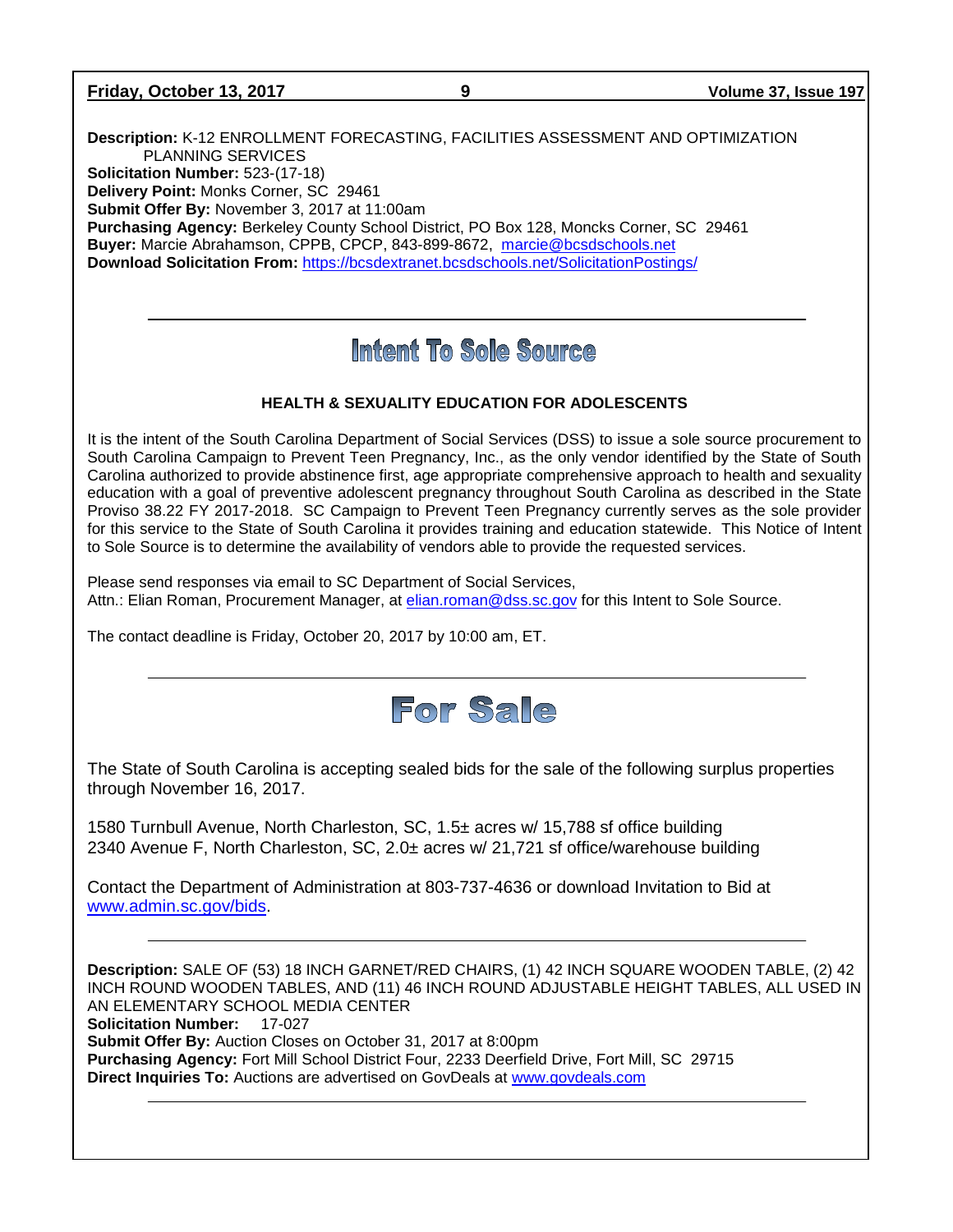#### **Friday, October 13, 2017 10 Volume 37, Issue 197**

**Description:** SALE OF A LOT OF (76) FORTRESS MOBILE DVRS, MULTIPLE MODEL NUMBERS, W/ 4 INFRARED CAMERAS EACH AND ALL WIRING, PULLED FROM BUS FLEET DURING THE 2014-15 SCHOOL YEAR. EQUIPMENT WAS ORIGINALLY INSTALLED ON SCHOOL BUSES BETWEEN 2008-2010. ALL ITEMS WERE IN WORKING CONDITION WHEN THEY WERE REMOVED FROM THE BUS FLEET. IN ADDITION, WE ARE ALSO SELLING (1) ELECTRONICS CHARGING CART THAT IS NO LONGER WORKING, AND (1) LAWNMOWER REPAIR HOIST AND STAND THAT IS NO LONGER BEING USED IN OUR DISTRICT

**Solicitation Number:** 17-028 **Submit Offer By:** Auction Closes on October 31, 2017 at 8:00pm **Direct Inquiries To:** Auctions are advertised on GovDeals at [www.govdeals.com](http://www.govdeals.com/)

# **SCBO Notices**

### **SOUTH CAROLINA ASSOCIATION OF GOVERNMENTAL PURCHASING OFFICIALS**

SCAGPO is currently registering members and vendors for our Annual Professional Development Forum & Trade Show currently scheduled for November 15-17, 2017. Pre-Forum events begin on Tuesday November 14, 2017. Historically, vendor participants have met and networked with over 200 Public Procurement professionals from State and Local Government entities through our Vendor Trade Show, Networking Socials, and complimentary educational sessions. This year's event will occur at the Myrtle Beach Marriott Resort & Spa. Registration and hotel information is available on our website: [http://scagpo.org/meetinginfo.php?id=53&ts=1487195123.](http://scagpo.org/meetinginfo.php?id=53&ts=1487195123)

This event is a favorite for many of our vendors. Please review previous meeting information for information on previous events.

# **VENDORS, DON'T NEGLECT TO CHECK THE STATE'S FIXED PRICE BIDS**

If authorized by the original solicitation, the State may use "competitive fixed price bidding" to create procurements with an open response date. These fixed price bids are advertised in SCBO once, but the solicitation may provide for bids to be accepted continuously or periodically during the contract term. The link below takes you to a listing of all open solicitations conducted by the central purchasing office using the competitive fixed pricing bidding rules: [https://procurement.sc.gov/vendor/contract-opps/fixes-price-bids-ss.](https://procurement.sc.gov/vendor/contract-opps/fixes-price-bids-ss)

# **INSPECTOR GENERAL'S FRAUD HOTLINE**

(State Agency fraud only)

1-855-723-7283 / [http://oig.sc.gov](http://oig.sc.gov/)

# **COMMENTS?**

The Division of Procurement Services encourages you to make your comments via the following methods: Customer Comment System:<https://procurement.sc.gov/comment> Telephone 803-737-0600



**Copy this shortcut for quick, hassle-free ad composition and mail it to [scbo@mmo.sc.gov.](mailto:scbo@mmo.sc.gov)**